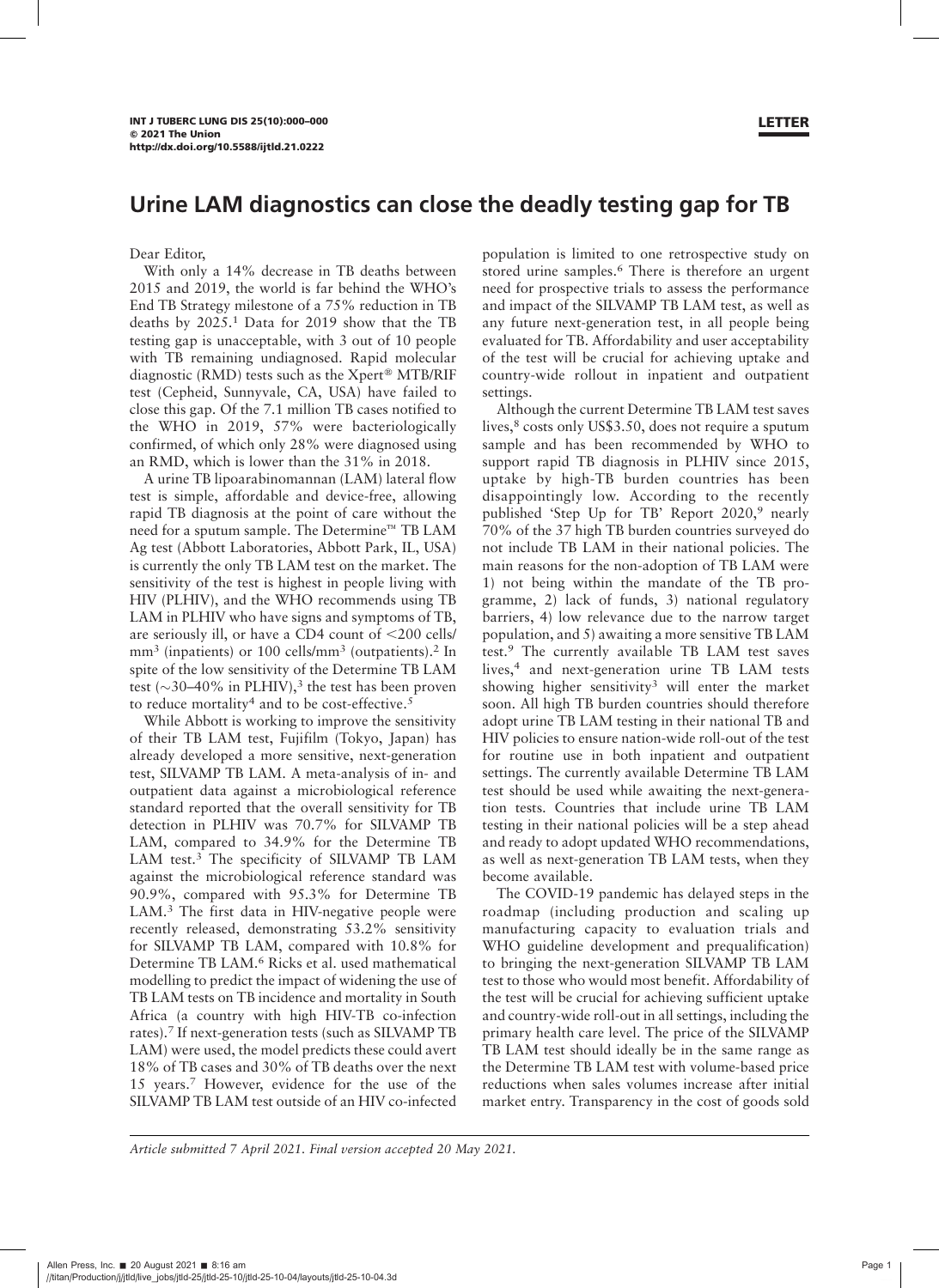

**Figure** An MSF health care worker performs the urine TB LAM test for TB in a person living with HIV.  $MSF = M\acute{e}$ decins Sans Frontières. Photo ©: MSF.

(COGS) of these tests for countries, donors and the WHO (as part of the Global TB Programme review and prequalification submission dossier) will support a fair pricing model. In the meantime, we urge Abbott, as well as regional regulatory bodies and TB and HIV programmes, to ensure access to the Determine TB LAM test in all high TB burden countries. As an example, India requires national clinical investigations on safety and effectiveness in the absence of a 'free sale certificate' from Australia, Canada, Japan, the European Union and the United States. Because of the low numbers of people with advanced HIV in these countries, the TB LAM test is not marketed. Such regulatory barriers, coupled with the lack of initiative from companies to conduct or support the required national clinical investigations, block registration of the product in countries and thus the use of life-saving tests.

With the Panbio<sup>®</sup> COVID-19 Ag Rapid Test Device, Abbott is one of three manufacturers with a WHO-prequalified antigen test for SARS-CoV-2 (accessed 1 April 2021). Without downplaying the impact of the COVID-19 pandemic and the value of this new test, it is disheartening to note that highquality antigen tests for COVID-19 were able to reach the market a mere 6 months after the start of the pandemic, whereas the TB community has waited many years for improvements to life-saving TB LAM tests.

With over 10 million reported TB cases and 1.2 million TB deaths in 2019, we can no longer accept that healthcare workers continue to rely on sputum smear microscopy for TB diagnosis. Point-of-care urine TB LAM testing in the community, connected to rapid TB treatment initiation and specimen referral for confirmatory and drug resistance testing, could prove crucial to closing the TB testing gap.

S. DEBORGGRAEVE,<sup>1</sup> L. MENGHANEY,<sup>1</sup> S. LYNCH,<sup>1</sup> L. MCKENNA,<sup>2</sup> D. BRANIGAN<sup>2</sup>

<sup>1</sup>Médecins Sans Frontières, Access Campaign, Geneva, Switzerland; <sup>2</sup>Treatment Action Group, New York, NY, USA

Correspondence to: Stijn Deborggraeve, Médecins Sans Frontières, rue de l'Arbre Bénit 46, 1050 Brussels, Belgium. email: Stijn.Deborggraeve@msf.org

## References

- 1 World Health Organization. Global tuberculosis report, 2020. Geneva, Switzerland: WHO, 2020. https://www.who.int/ publications/i/item/9789240013131
- 2 World Health Organization. Lateral flow urine lipoarabinomannan assay (LF-LAM) for the diagnosis of active tuberculosis in people living with HIV. Policy update 2019. Geneva, Switzerland: WHO, 2019. https://www.who.int/tb/publications/ 2019/LAMPolicyUpdate2019/en/
- 3 Broger T, et al. Diagnostic accuracy of a novel tuberculosis pointof-care urine lipoarabinomannan assay for people living with HIV: a meta-analysis of individual in- and outpatient data. PLoS Med 2020; 17: 1–16.
- 4 Gupta-Wright A, et al. Risk score for predicting mortality including urine lipoarabinomannan detection in hospital inpatients with HIV-associated tuberculosis in sub-Saharan Africa: derivation and external validation cohort study. PLoS Med 2019; 16: 1–20.
- 5 Yakhelef N, et al. Cost-effectiveness of diagnostic algorithms including lateral-flow urine lipoarabinomannan for HIV-positive patients with symptoms of tuberculosis. PLoS One 2020; 15: e0227138.
- 6 Broger T, et al. Diagnostic accuracy of 3 urine lipoarabinomannan tuberculosis assays in HIV-negative outpatients. J Clin Invest 2020; 130: 5756–5764.
- 7 Ricks S, et al. The potential impact of urine-LAM diagnostics on tuberculosis incidence and mortality: a modelling analysis. PLoS Med 2020; 17: e1003466.
- 8 Peter JG, et al. Effect on mortality of point-of-care, urine-based lipoarabinomannan testing to guide tuberculosis treatment initiation in HIV-positive hospital inpatients: a pragmatic, parallel-group, multicountry, open-label, randomised controlled trial. Lancet 2016; 387: 1187–1197.
- 9 Médecins Sans Frontières Access Campaign & Stop TB Partnership. Step Up for TB, 2020 report. Geneva, Switzerland: MSF Access Campaign & Stop TB Partnership, 2020. https:// msfaccess.org/step-tb-tb-policies-37-countries-4th-ed